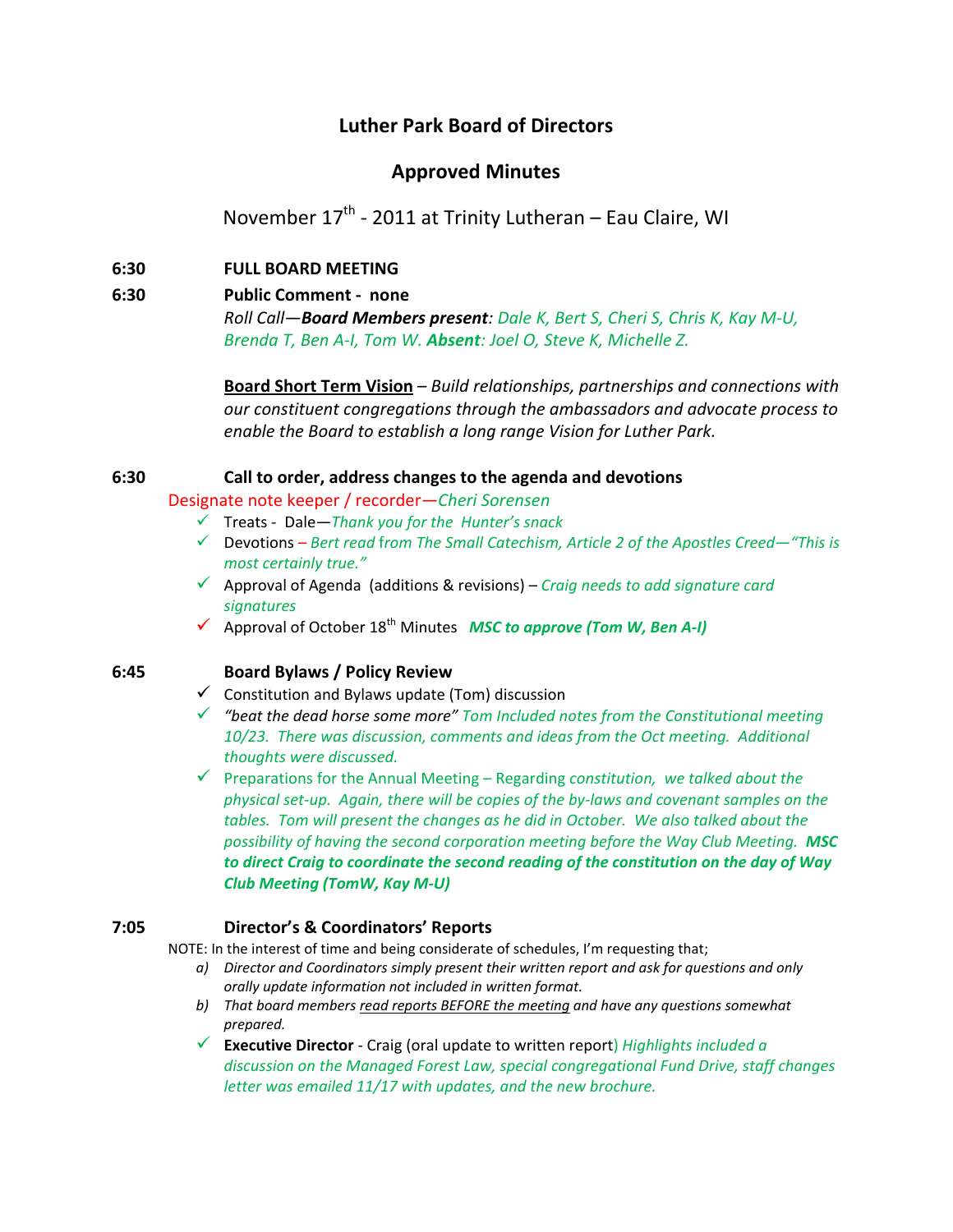- **Program Coordinator** ‐ Brianna (oral update to written report*) Brianna handed out the Quilting Retreat brochure, information on the Advent Cookie Making retreat and the recharges. At the November MS recharge there were 110 who participated with a few new churches involved. God Stock was great!! Dale was elected to represent Luther Park on the LYO Board*
- **Camp Coordinator** ‐ Jon (oral update to written report) *Jon reported that a non‐ member ELCA church from Hudson held a retreat at Luther Park and may be interested in more involvement with Luther Park.*

## **7:35 Committee Reports**

- Finance Committee *Brief update* and anything requiring Board action –*Brenda reported that we are behind on bills. Two of the big ones are to Luther Point and to Indianhead Foods. Good News: Unpaid bills is better than last year at this time, there is no additional debt, Net Income is ahead of last year and overall expenses are the same as last year. MSC to change from cash to accrual basis for reporting (Brenda T, Dale K)*
- Accept Financial Report ‐‐*M***SC** *to accept (Ben A‐I, Kay M‐U)*
- Property Committee ‐ *Brief update* and anything requiring Board action *– Dale reported—Jon's report covered everything. There have been good repairs on the roofs.*
- Program Committee ‐ *Brief update* and anything requiring Board action *Ben reported—Committee has been looking at the Summer 2012 schedule. Looking at simplification by shelving a couple camps. Decision on Curriculum is being delayed until Brianna has a chance to view them. This year there are two curriculum possibilities. Since there is a Youth Gathering this summer the staff is intentionally trying to have more VBS programs scheduled. Again, there will be a Women's Canoe trip with Luther Point.*
- Executive Committee No Meeting—*No New Things*

## **8:05 Unfinished business**

- o Strategic Planning no report (Steve) Board Short Term Vision – *Build relationships, partnerships and connections with our constituent congregations through the ambassadors and advocate process to enable the Board to establish a long range Vision for Luther Park.* Board Short Term Vision – Steps & Action planning
- o "Advocate Program" update—*A letter went out with the last board report. A retreat is scheduled in February.*
- o "Ambassadors Program" update*—Nothing New*
- o 80th Anniversary of *LPBC Kay reported—The logo contest information needs to get out. She asked" How do we stay connected with the counselors after they leave?" It was reported that a Facebook page is being developed.*
- o Development Task Team Update (if any) *Craig reported—He has had conversations with a couple of people. Craig's thoughts: He thinks it needs to be comprehensive, there should be a year‐in‐advance calendar and he is finding information with the help of Dick Saether.*
- o Nominating committee for (January Steve, Joel, Ben, Cheri)
	- Nomination for Board membership in January‐‐ *Cheri reported the following present board members are willing to be nominated for another*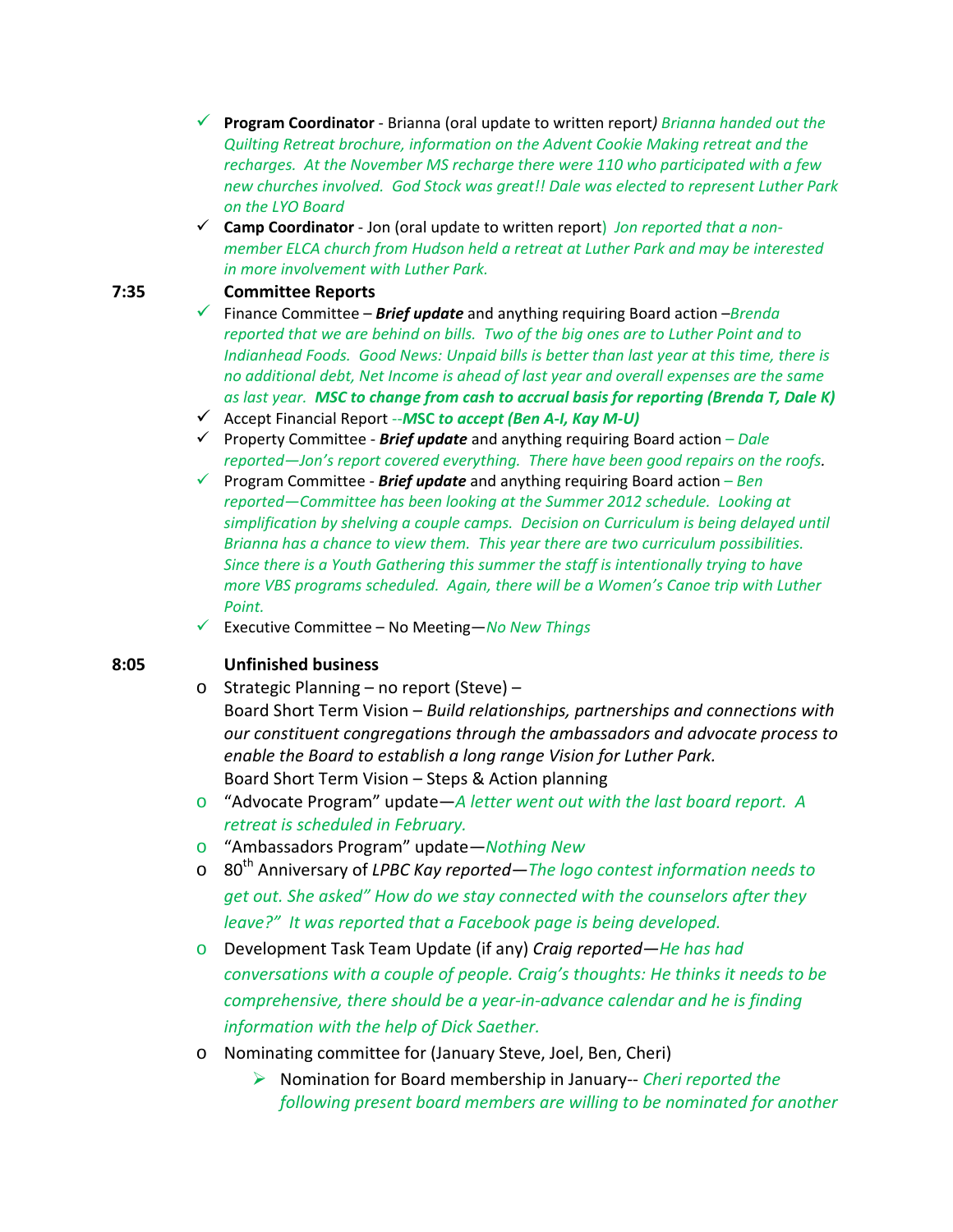*three year term: Pr.Joel Olsen, Steve Kolden, and Cheri Sorensen. Ben A‐I is giving it prayerful consideration. There still is an opening to replace Jim Page from Cluster 3. Ben will bring it up at his next conference meeting.*

- $\triangleright$  ALSO cluster 3 clergy; Jim Page
- o *Dale reported that he talked to some counselors from last year while he was at God Stock and they were really appreciative of the thank you notes the camp board sent.*

#### **8:20 New business**

- o Sale of Camp Property for Annual Meeting‐‐ *The board discussed ways to present information. Discussion included: slide show with pictures(Tom will get these together), reasons for selling and how to convey that to the corporation, the importance to be ready to explain why we don't need certain properties, and prioritizing purpose*.
- $\circ$  Annual meeting notice confirm "notice" in old Constitution for sale of property and Constitution revisions *Craig asked for clarification on a couple of items: How do we want the notice worded? It was decided that "sale of real estate" was good, and to include the consideration of the constitution. Craig will send letter to give notice of annual meeting and additional items.*
- o Preparations of 2012 Annual Budget (Draft to be presented in December)‐‐ *Craig reported that the finance committee will meet and have a budget to present at the December board meeting.*
- o Accept with regrets the resignation of Dave Dobbs
- o Accept with regrets the resignation Brianna Kunkel
- o Determine FTE and posting for Property Position—*It will be hourly payment.*
- o Determine FTE and posting for Program Position—*Craig and staff will formulate a description and the particulars.*
- o Schedule exit interviews for Dave and Brianna with the Personnel Committee (same as Executive Committee, may need to be done later as Steve and Joel will be absent). *Craig and Jon talked with Dave when he resigned. It was decided to give Dave the opportunity to have an exit interview if he thinks it would be helpful. Brianna can decide if she would like an exit interview. The Executive Committee is open to doing these*.
- o Request for "Executive Closed" (Board Only) session to review Mutual Management agreement.
- **8:30 Closed Session** (if needed or requested) *Craig, Jon and Brianna left before the Closed session convened.* **Executive Closed Session** (Board only‐ if needed or requested) –D*iscussion regarding the Mutual Management Agreement.*   *MSC to leave closed session (Tom W, Dale K)* **8:30 Open Session**